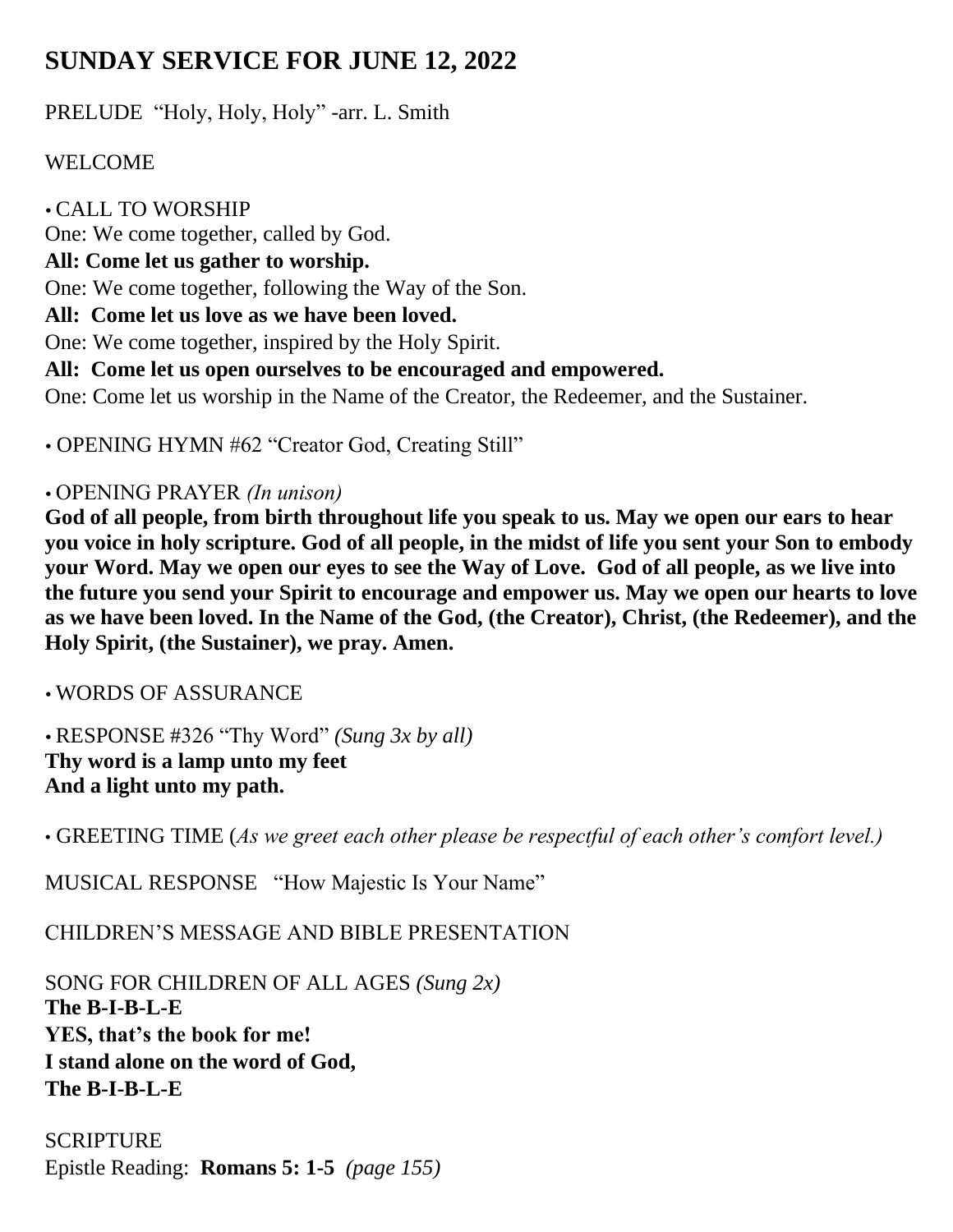EMANUEL UNITED CHURCH OF CHRIST MISSION STATEMENT *(In unison)* **Our Mission is to encourage faith in God as the focus of our lives, and to empower us through Jesus Christ and the Holy Spirit to: Worship God joyfully, learn about God's intentions for us and to serve others with love!** 

MISSION MOMENT – ERAS (**E**ngage, **R**elate, **A**dvocate, and **S**upport) Vanessa Harris

HYMN #75 "I Was There to Hear Your Borning Cry"

MEDITATION "God is Still Speaking" *Rev. Tim Perkins*

CELEBRATION OF OUR SUNDAY SCHOOL AND GRADUATES **Teachers:** Karin McElrone, Julie Porter, Jenele Baldwin, and Susan & Christian Corchado **Graduates:** Benjamin Guddie, Jack Guddie, Kaden Norby, and William Thon

RESPONSE #494 "They'll Know We Are Christians"

CALL TO OFFER OUR TIME AND TALENTS

*(Offering plates can be found at the center doors outside the sanctuary. Giving is also possible online through VANCO MOBILE on our website and through the sharing of your gifts in service.)*

• OFFERTORY RESPONSE #47 "Doxology" *(Sung by all)*  **Praise God from whom all blessings flow; praise God, all creatures here below; praise God above, ye heavenly hosts: Creator, Christ, and Holy Ghost. Amen.**

• THE DEDICATION

PASTORAL PRAYER AND THE LORD'S PRAYER *(In unison)*

**Our Father, who art in heaven, hallowed be thy name. Thy kingdom come, thy will be done, on earth as it is in heaven. Give us this day our daily bread, and forgive us our debts, as we forgive our debtors. And lead us not into temptation, but deliver us from evil, for thine is the kingdom, and the power, and the glory, forever. Amen.** 

SENDING HYMN #484 "We've a Story to Tell to the Nations"

BENECITION